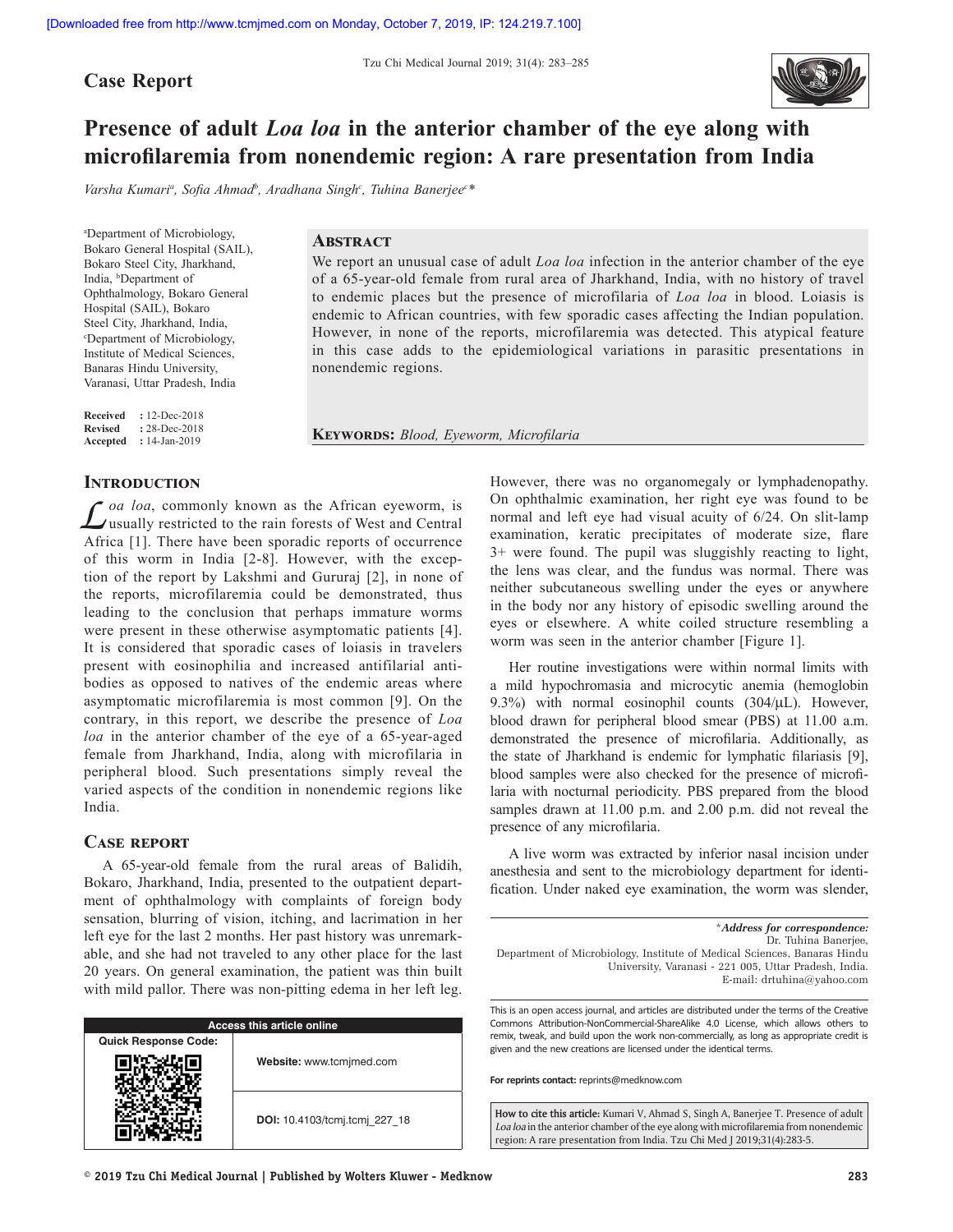| Kumari, et al. / Tzu Chi Medical Journal 2019; 31(4): 283-285 |  |  |  |  |  |  |
|---------------------------------------------------------------|--|--|--|--|--|--|
|---------------------------------------------------------------|--|--|--|--|--|--|

| Table 1: Cases of previously reported Loa loa from India |                                |                       |                                                         |                |                   |  |  |  |  |
|----------------------------------------------------------|--------------------------------|-----------------------|---------------------------------------------------------|----------------|-------------------|--|--|--|--|
| Region from where cases were reported Site of isolation  |                                | Stage of parasite     | History with visit to endemic areas Microfilaria in PBS |                | <b>References</b> |  |  |  |  |
| Tirupati, Andhra Pradesh                                 | Conjunctiva of                 | Adult female          | Nigeria                                                 | Yes            | $[2]$             |  |  |  |  |
|                                                          | the left eye                   | worm, microfilaria    |                                                         |                |                   |  |  |  |  |
| Kakinada, Andhra Pradesh                                 | Anterior                       | Adult male worm -     |                                                         |                | $[3]$             |  |  |  |  |
|                                                          | chamber of eye                 |                       |                                                         |                |                   |  |  |  |  |
| Guwahati, Assam                                          | Anterior                       | Adult male worm       | None                                                    | No             | $[4]$             |  |  |  |  |
|                                                          | chamber of eye                 |                       |                                                         |                |                   |  |  |  |  |
| Dhule, Maharashtra                                       | Subconjunctival                | Adult male worm       | None                                                    | No             | $[5]$             |  |  |  |  |
|                                                          | space                          |                       |                                                         |                |                   |  |  |  |  |
| Mumbai, Maharashtra                                      | Left upper eyelid Adult female |                       | Israel                                                  | N <sub>0</sub> | [6]               |  |  |  |  |
|                                                          |                                | worm                  |                                                         |                |                   |  |  |  |  |
| Kolkata, West Bengal                                     | Subconjunctival                | Adult female          | Himalayas                                               | N <sub>0</sub> | $[7]$             |  |  |  |  |
|                                                          | space                          | worm                  |                                                         |                |                   |  |  |  |  |
| Kolkata, West Bengal                                     | Vitreous cavity                | Adult male worm -     |                                                         |                | [8]               |  |  |  |  |
|                                                          | of eye                         |                       |                                                         |                |                   |  |  |  |  |
| Nagpur, Maharashtra                                      | Anterior                       | Adult male worm       | None                                                    | No             | $[12]$            |  |  |  |  |
|                                                          | chamber of eye                 |                       |                                                         |                |                   |  |  |  |  |
| Bokaro, Jharkhand                                        | Anterior                       | Adult male worm, None |                                                         | Yes            | This study        |  |  |  |  |
|                                                          | chamber of eye                 | microfilaria          |                                                         |                |                   |  |  |  |  |

-: Not mentioned, PBS: Peripheral blood smear



**Figure 1:** Worm in the anterior chamber of the eye

whitish, and thread like with a length of approximately 35 mm and breadth of approximately 0.3 mm. Under light microscope, the worm was identified as a nematode covered with a cuticle [Figure 2a]. In the PBS, sheathed microfilaria with nuclei extending up to the tip of the tail was seen [Figure 2b]. This was sufficient for identifying the worm as an adult male *Loa loa*.

After surgical removal of the worm, the patient was treated with oral prednisolone in tapering doses and diethyl carbamazine (DEC) 100 mg TDS for 3 weeks and asked for a follow-up.

### **Discussion**

The life cycle of *Loa loa* is comparable to that of *Wuchereria bancrofti*, the most widely prevalent filarial parasite in humans, with the exception of the vector *Chrysops* species (deer flies) in case of loiasis [9]. Interestingly, loiasis is usually confined to the rain forests of West and Central Africa [1]. Nonetheless, the vectors,



**Figure 2:** (a) Posterior end of the worm covered with cuticle; (b) microfilaria of *Loa loa* in peripheral blood smear

commonly the tabanid flies, are frequently distributed in moist bushy areas in and around cattle-rearing areas of Indian villages including the site of location of this particular case. Although a formal search for the vector following the notification of this case was not made, there has been evidence in literature regarding the widespread distribution of tabanid flies in Indian states including Jharkhand [10]. Therefore, it was presumed that there exists a possible animal reservoir as evident by the presence of the nematodes in blood meals of wild rodents and ruminants and ease in maintenance of human *Loa loa* isolates in primates [11]. Microfilaria of this nematode circulates in peripheral blood with diurnal periodicity, and hence the timing for blood collection is crucial for correct diagnosis. The characteristic morphology of microfilaria along with their special features is important in correct identification of the cause. In suspected cases of ocular filariasis, usually, sheathed microfilaria in blood with diurnal periodicity and showing a column of nuclei up to the blunt tail tip typically hints toward *Loa loa* infection. Similarly, unsheathed microfilaria from skin or tissue around the eyes with no periodicity and with pointed tail tip without nuclei indicates *Onchocerca* infection, and unsheathed nonperiodic microfilaria in blood with blunt tail tip and nuclei indicates *Mansonella* infection. Microfilaria